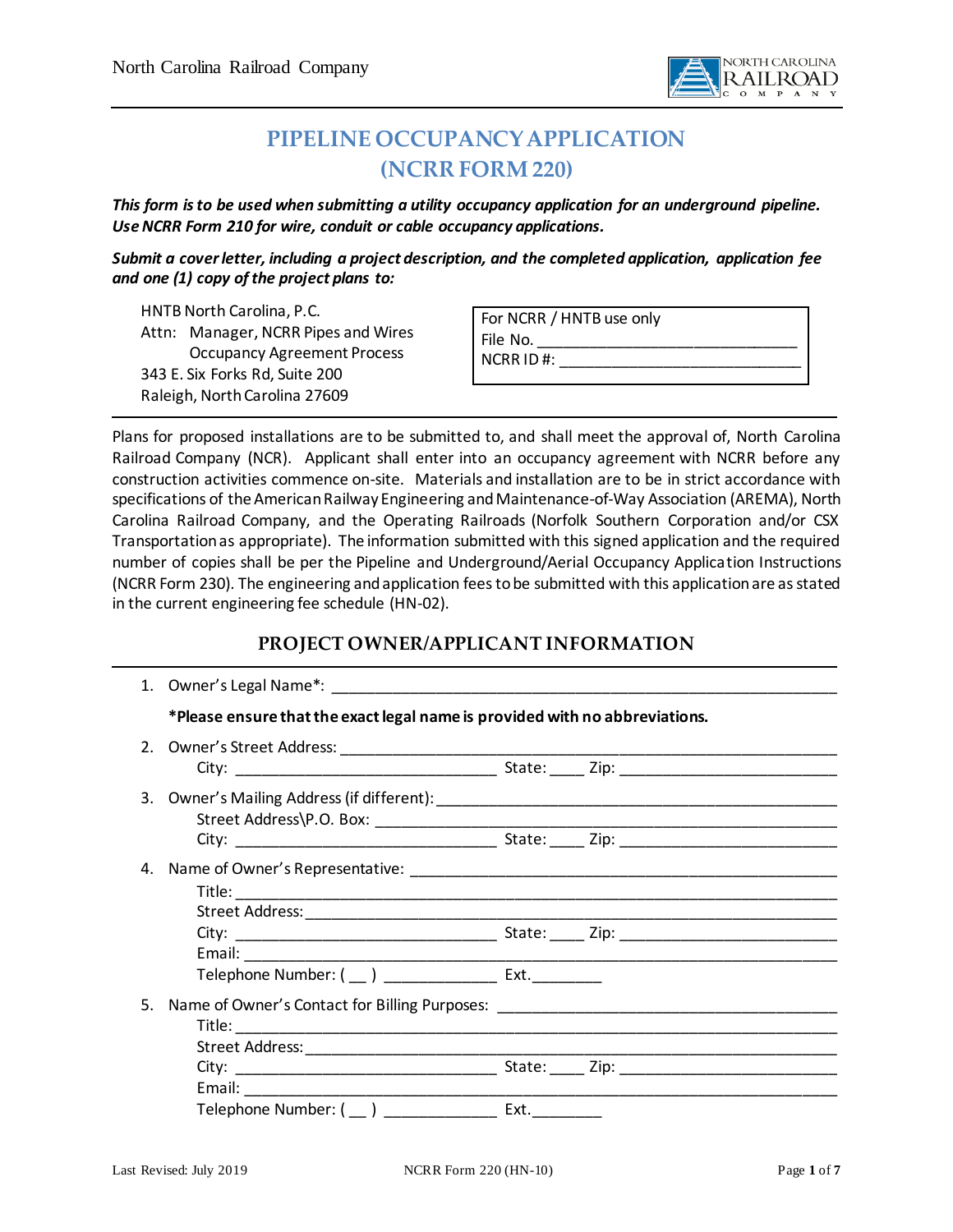

- 6. Billing: Owner prefers  $\Box$  yearly or  $\Box$  one-time non-assignable payment of occupancy fee.
- 7. Owner is a:
	- ☐ Corporation State of formation: \_\_\_\_\_\_\_\_\_\_\_\_\_\_\_\_\_\_\_\_\_\_\_\_\_\_\_\_\_\_\_\_\_\_\_\_\_\_\_\_\_\_\_\_\_\_
	- ☐ Limited Partnership State of formation: \_\_\_\_\_\_\_\_\_\_\_\_\_\_\_\_\_\_\_\_\_\_\_\_\_\_\_\_\_\_\_\_\_\_\_\_\_\_\_\_
	- ☐ Limited Liability Company State of formation: \_\_\_\_\_\_\_\_\_\_\_\_\_\_\_\_\_\_\_\_\_\_\_\_\_\_\_\_\_\_\_\_\_\_\_
	- ☐ General Partnership State of formation: \_\_\_\_\_\_\_\_\_\_\_\_\_\_\_\_\_\_\_\_\_\_\_\_\_\_\_\_\_\_\_\_\_\_\_\_\_\_\_\_
	- ☐ Sole Proprietorship State of formation:\_\_\_\_\_\_\_\_\_\_\_\_\_\_\_\_\_\_\_\_\_\_\_\_\_\_\_\_\_\_\_\_\_\_\_\_\_\_\_\_\_
	- ☐ Individual State of formation: \_\_\_\_\_\_\_\_\_\_\_\_\_\_\_\_\_\_\_\_\_\_\_\_\_\_\_\_\_\_\_\_\_\_\_\_\_\_\_\_\_\_\_\_\_\_\_\_
	- ☐ Government Entity State of formation:\_\_\_\_\_\_\_\_\_\_\_\_\_\_\_\_\_\_\_\_\_\_\_\_\_\_\_\_\_\_\_\_\_\_\_\_\_\_\_\_\_
	- □ Other State of formation:

Name and address of the owner's engineer or consultant (i.e. the party that will coordinate the project – leave blank if none or same as applicant)

| 9. Contact Person Name: |               |  |
|-------------------------|---------------|--|
|                         |               |  |
|                         |               |  |
|                         |               |  |
|                         |               |  |
| Telephone Number: ()    | Ext. ________ |  |
|                         |               |  |

### **PROJECT INFORMATION**

10. Proposed work involves (check all that apply) Existing Agreement for Installation? ☐ Installation of a new facility ☐ Yes ☐ Revision to existing facility\* ☐ No  $\Box$  Upgrade to existing facility\*  $\Box$  Unknown **\*Please include with the application a copy of the existing agreement between the applicant and North Carolina Railroad and/or Norfolk Southern Railway (or predecessors).** 11. Location of Installation: Nearest Street:\_\_\_\_\_\_\_\_\_\_\_\_\_\_\_\_\_\_\_\_\_\_ Nearest Town: \_\_\_\_\_\_\_\_\_\_\_\_\_\_\_\_\_\_\_\_\_\_\_\_\_\_ County \_\_\_\_\_\_\_\_\_\_\_\_\_\_\_\_\_\_\_\_\_\_\_\_\_\_\_\_ State: \_\_\_\_\_\_ Latitude: Longitude:

- 12. Railroad Milepost Reference\*:MP \_\_\_\_\_\_\_\_\_\_\_\_\_\_\_\_\_\_\_\_ + \_\_\_\_\_\_\_\_\_\_\_\_\_\_\_\_\_ Feet
- **\*Use the next lowest whole milepost adjacent to the project location + feet in the direction of increasing milepost to the project location. Applies to all milepost references in this application.**
	- Mainline Increasing milepost from Greensboro (MP 284) to Charlotte (MP 375) H-Line – Increasing milepost from Greensboro (MP H-0) to Goldsboro (MP H-130) EC-Line – Increasing milepost from Goldsboro (MP EC-0) to Morehead City (MP EC-94)
- 13. Orientation of proposed pipeline installation:
	- $\Box$  Transverse crossing only fill in #14 below
	- $\Box$  Longitudinal (parallel to tracks) only-fill in [#15](#page-2-0) below
	- $\Box$  Longitudinal and transverse crossing fill in #16 below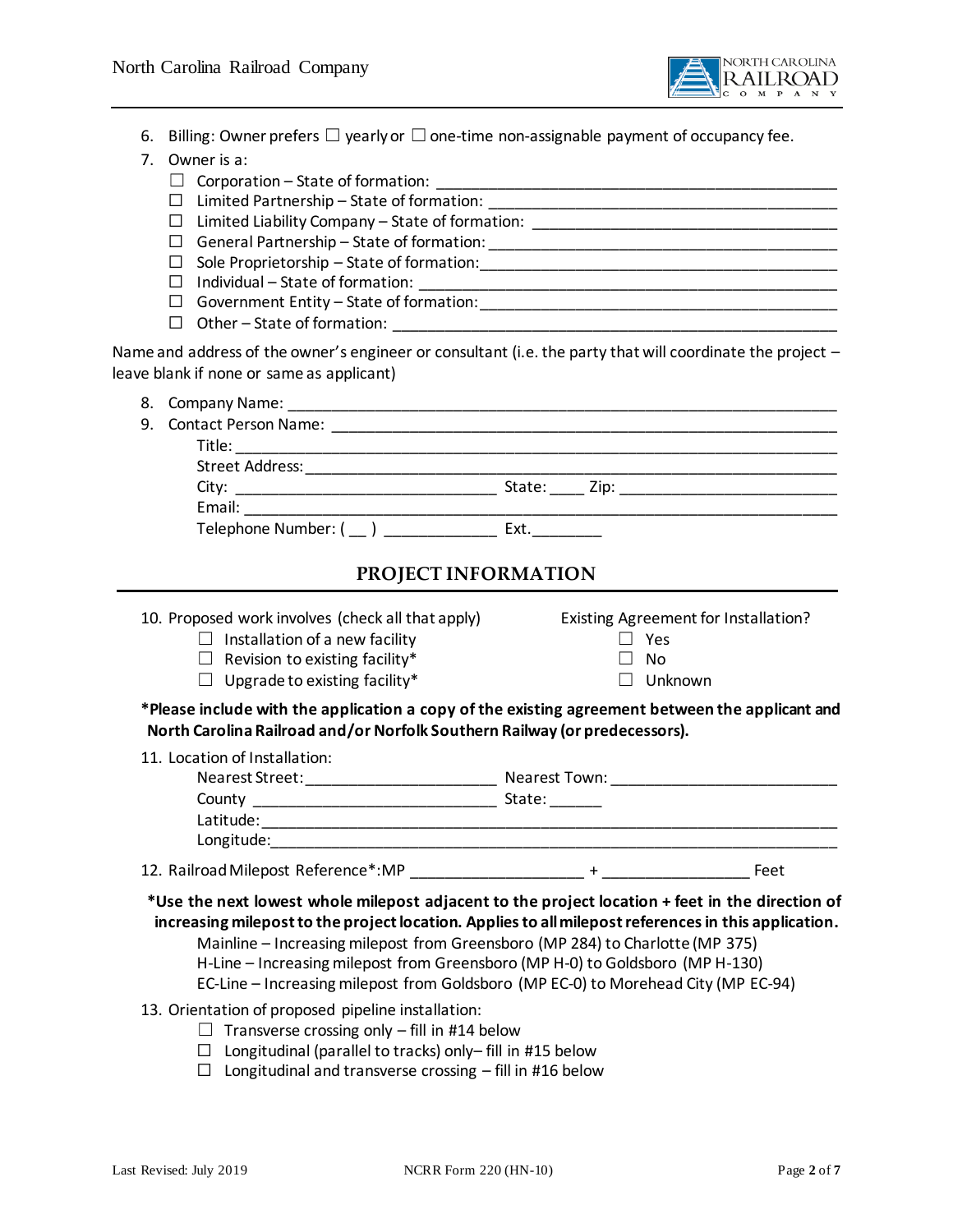

<span id="page-2-0"></span>

| 14. For a transverse crossing under the tracks:<br>Number of tracks to be crossed: ________                                                                                                |  |  |  |
|--------------------------------------------------------------------------------------------------------------------------------------------------------------------------------------------|--|--|--|
|                                                                                                                                                                                            |  |  |  |
|                                                                                                                                                                                            |  |  |  |
| 15. For a longitudinal occupancy only:                                                                                                                                                     |  |  |  |
|                                                                                                                                                                                            |  |  |  |
|                                                                                                                                                                                            |  |  |  |
| Total Length of Crossing on the NCRR Corridor: __________________________________ Feet                                                                                                     |  |  |  |
| Min. distance from centerline of nearest track of longitudinal portion: ________ Feet                                                                                                      |  |  |  |
| 16. For a longitudinal and transverse crossing:                                                                                                                                            |  |  |  |
|                                                                                                                                                                                            |  |  |  |
|                                                                                                                                                                                            |  |  |  |
| Min. distance from centerline of nearest track of longitudinal portion: ________ Feet                                                                                                      |  |  |  |
| 17. Will pipeline be located entirely within the confines of a public street? $\Box$ Yes $\Box$ No                                                                                         |  |  |  |
| 18. Will the installation connect to an existing facility within the NCRR Corridor? $\Box$ Yes $\Box$ No                                                                                   |  |  |  |
| 19. Method of proposed installation:<br>$\Box$ Bore and Jack $\Box$ Jacking $\Box$ Tunneling (tunnel liner plate)<br>$\Box$ Direction boring/Horizontal Direction drilling $\Box$ Open Cut |  |  |  |
| 20. Are there any wires, poles or obstructions to be relocated? $\Box$ Yes $\Box$ No                                                                                                       |  |  |  |
|                                                                                                                                                                                            |  |  |  |
| 21. Will temporary track support or rip rapping be required? $\Box$ Yes $\Box$ No                                                                                                          |  |  |  |
| 22. Shut-off valves: □ Yes □ No                                                                                                                                                            |  |  |  |
| 23. Vents: □ Yes □ No                                                                                                                                                                      |  |  |  |
|                                                                                                                                                                                            |  |  |  |
|                                                                                                                                                                                            |  |  |  |
|                                                                                                                                                                                            |  |  |  |
| 24. Seals: $\Box$ Yes $\Box$ No                                                                                                                                                            |  |  |  |
|                                                                                                                                                                                            |  |  |  |
| 25. Any existing facilities to the abandoned or removed: $\Box$ Yes $\Box$ No                                                                                                              |  |  |  |
|                                                                                                                                                                                            |  |  |  |
|                                                                                                                                                                                            |  |  |  |
|                                                                                                                                                                                            |  |  |  |
| 29. Proposed construction:                                                                                                                                                                 |  |  |  |
|                                                                                                                                                                                            |  |  |  |
|                                                                                                                                                                                            |  |  |  |
|                                                                                                                                                                                            |  |  |  |
|                                                                                                                                                                                            |  |  |  |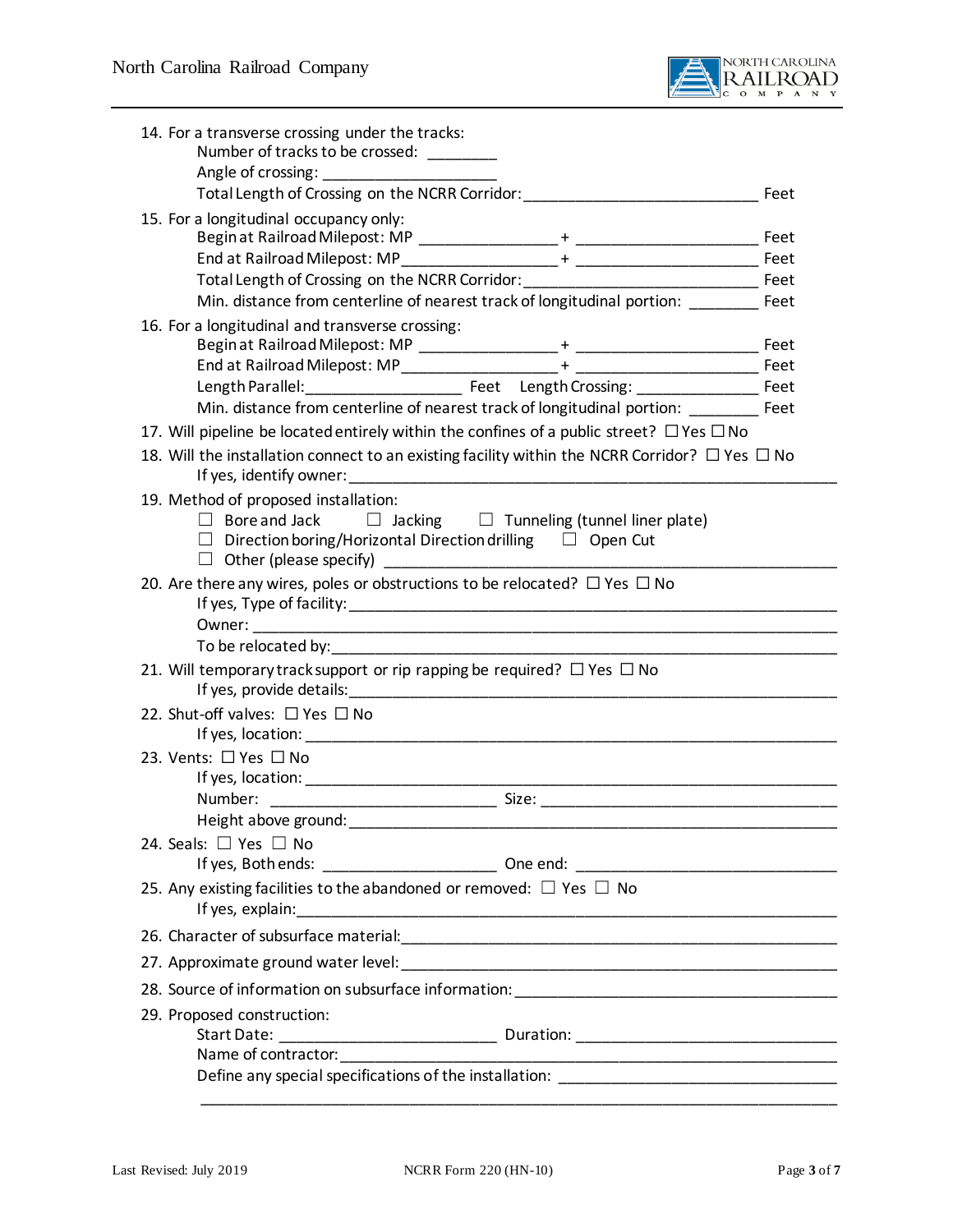

| <b>Underground Facilities</b>                                                                             |  |                     |                    |
|-----------------------------------------------------------------------------------------------------------|--|---------------------|--------------------|
| 30. Total buried length on the NCRR Corridor: __________________________________                          |  |                     | Feet               |
| 31. Bury depth:<br>Minimum depth on the NCRR Corridor but not beneath tracks: ______________________ Feet |  |                     |                    |
| <b>Aerial Facilities</b>                                                                                  |  |                     |                    |
|                                                                                                           |  |                     |                    |
|                                                                                                           |  |                     |                    |
|                                                                                                           |  |                     |                    |
|                                                                                                           |  |                     |                    |
|                                                                                                           |  |                     |                    |
| 37. Horizontal distance of pipe supports from centerline of nearest track: _________________________ Feet |  |                     |                    |
| <b>Pipe Data</b>                                                                                          |  |                     |                    |
|                                                                                                           |  |                     |                    |
|                                                                                                           |  |                     |                    |
| Flammable: □ Yes □ No Temperature: ______________                                                         |  |                     |                    |
| 39. Maximum working pressure: _________ (psi) Field test pressure: _________ (psi)                        |  |                     |                    |
|                                                                                                           |  |                     |                    |
| 40. Pipe data (Still include Form NCR 102 Plate I):                                                       |  |                     |                    |
| Material                                                                                                  |  | <b>CARRIER PIPE</b> | <b>CASING PIPE</b> |
| <b>Process of Manufacture</b>                                                                             |  |                     |                    |
| <b>Material Specifications</b>                                                                            |  |                     |                    |
| Material Grade                                                                                            |  |                     |                    |
| Minimum Yield Strength (psi) of<br>Material                                                               |  |                     |                    |
| Mill Test Pressure (psi)                                                                                  |  |                     |                    |
| <b>Nominal Diameter</b>                                                                                   |  |                     |                    |
| Inside Diameter                                                                                           |  |                     |                    |
| <b>Outside Diameter</b>                                                                                   |  |                     |                    |
| Weight per Foot                                                                                           |  |                     |                    |
| <b>Wall Thickness</b>                                                                                     |  |                     |                    |
| Type of Seam                                                                                              |  |                     |                    |
| Laying Lengths                                                                                            |  |                     |                    |
| Type of Joints<br>Type of Coating                                                                         |  |                     |                    |
| <b>Cathodic Protection Details</b>                                                                        |  |                     |                    |
| <b>Protective Coating Details</b>                                                                         |  |                     |                    |
|                                                                                                           |  |                     |                    |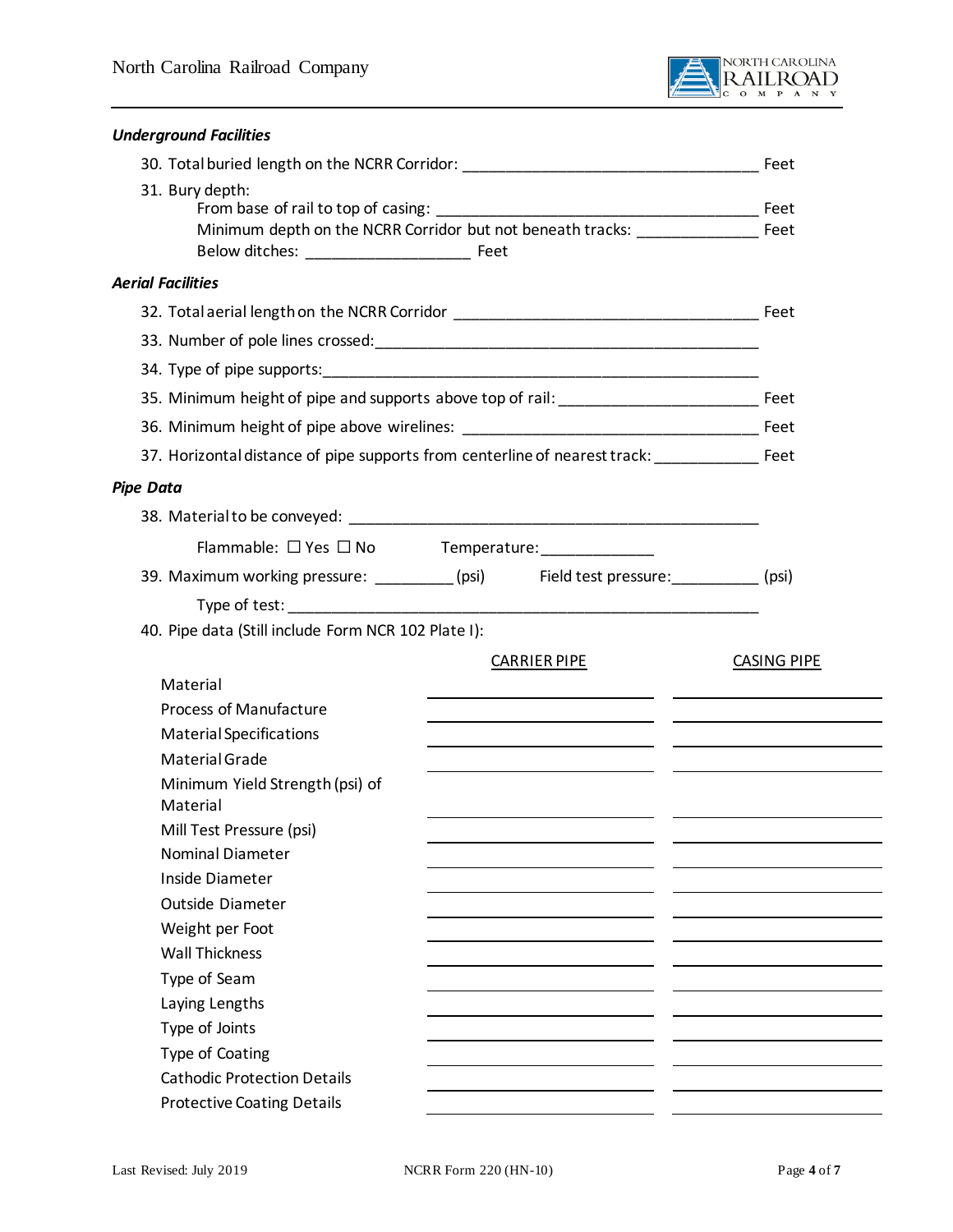

## **Applicant's Checklist**

The following is a checklist of items that shall be completed when submitting this application for a proposed Pipeline Occupancy of the NCRR Corridor. Please place a check by all items listed below once they are included with the application package. For more detailed descriptions of the requirements below see Form NCR 102 "Specifications for Pipeline Occupancy of North Carolina Railroad Company Property."

#### *Application Package to Include:*

- $\Box$  One (1) copy of completed Pipeline Occupancy Application (Form NCRR 220)
- $\square$  One (1) copy (no larger than half-size, preferably 11"x17") of the design and construction plans including plan view and profile view of the proposed facility
	- $\Box$  Plans clearly show the extent of proposed work affecting the NCRR Corridor
	- $\Box$  Plans drawn and printed to scale (ensure no unintended scaling occurs during printing)
	- $\Box$  Plans sealed by a Professional Engineer licensed in the State of North Carolina (no crimped seals)
	- $\Box$  No aerial background shown on plans

 $\Box$  One (1) copy of all specifications and computations for the proposed occupancy  $\Box$  Sealed by a Professional Engineer licensed in the State of North Carolina (no crimped seals)

- $\Box$  Non-refundable Underground Facility Engineering Review Fee (including aerial pipeline) (see Utility Engineering Fee Schedule)
- □ Pipe Data Sheet in accordance with Form NCR 102 Plate I
- $\Box$  Soil borings in accordance with Form NCR 102 Section 3.1
- $\Box$  Calculations for internal and external loads on all pipes, manholes and other facilities to be installed on NCRR's Corridor
- $\Box$  Deflection calculations for flexible casing pipe
- $\Box$  One hundred (100) year storm drainage calculations for all pipes, ditches and other structures carrying surface drainage on NCRR Corridor and/or under NCRR track(s)
- $\Box$  Hydraulic analysis of any existing ditch and/or structure impacted by the proposed improvements
- $\Box$  Design calculations for overhead pipe bridges and their foundations
- $\Box$  Sheeting design calculations

#### *Plan and Profile Submittal Requirements*

- $\Box$  All applicable requirements set forth in Form NCR 102 for all pipeline occupancy applications
- $\Box$  Additionally, all applicable requirements set forth in Form NCR 101 if any portion of the pipeline occupancy application is aerial

#### *General Plan View Requirements*

- $\Box$  All existing and proposed railroad tracks shown and labelled
- ☐ North arrow
- ☐ Scale
- $\Box$  'To' labels for the next town, city or station in either direction along the railroad
- $\Box$  Name of the town and county in which the proposed facility is located
- $\Box$  Angle of crossing relative to railroad track(s)
- $\Box$  Distance (in feet) to lowest milepost (see application)
- $\Box$  Show and label the NCRR Corridor boundary as "NCRR Corridor" and non-operating NCRR property lines as "NCRR Property" (Remove all other Right-of-Way or Property boundaries within the NCRR Corridor)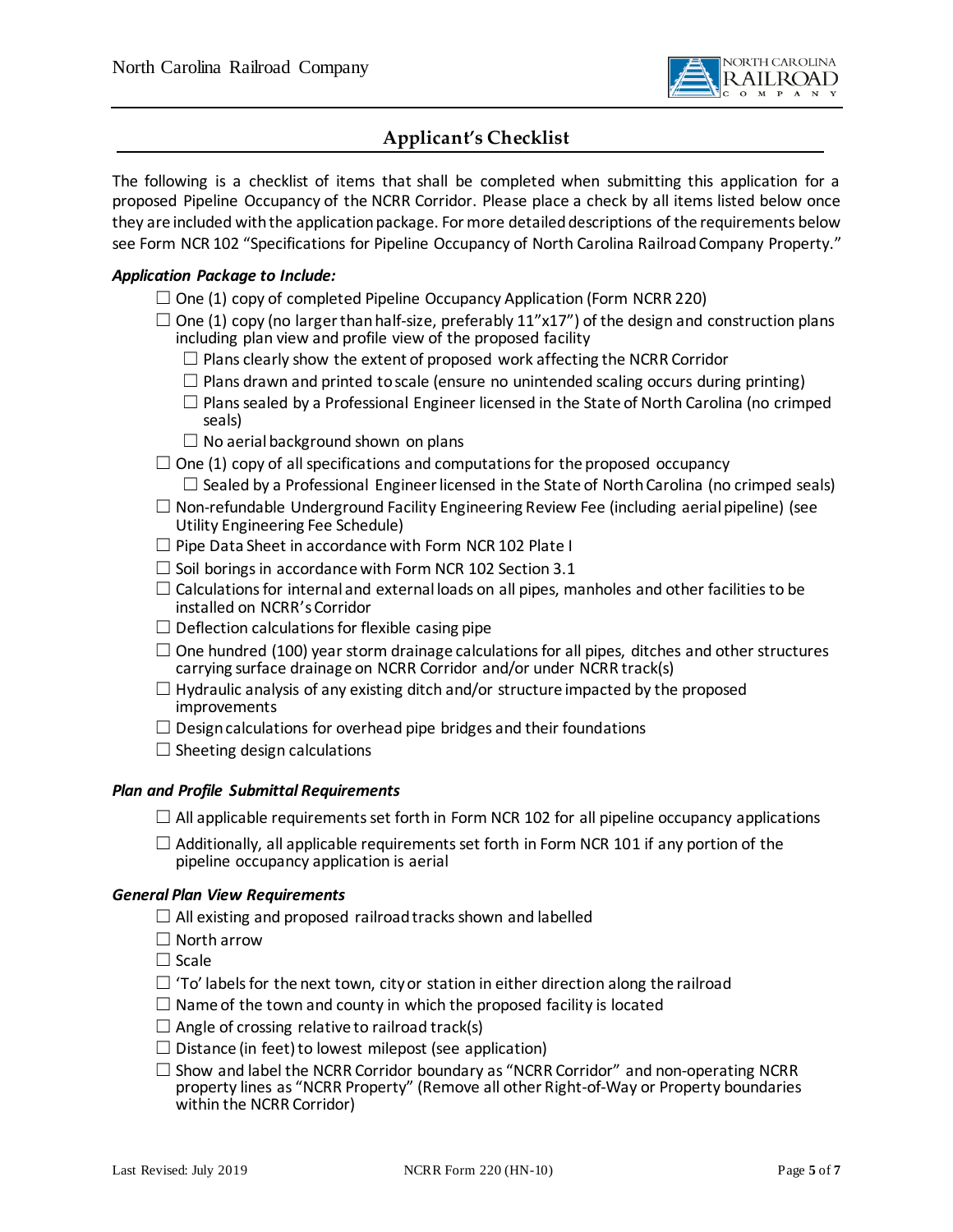

- $\Box$  Show dimensions from the NCRR Corridor boundary to the centerline of the NCRR Corridor, centerline of the nearest track, and the overall width of the NCRR Corridor
- $\Box$  Dimension distance from the crossing to any turnouts
- $\Box$  Indicate any facilities to be abandoned (Add note in accordance with NCR 102 Section 2.6)
- $\Box$  If occupancy is within or adjacent to a roadway at-grade crossing:
	- $\Box$  Show roadway edges of pavement, dimension width and roadway name
	- $\square$  Show edges of pavement with dimensions from edge of road to centerline of proposed pipeline
- $\square$  Show existing warning devices (flashers, gates, etc.) and clearances from devices to proposed pipelines
- $\Box$  On pipelines having valves, the distance in feet along the pipeline from the crossing to the nearest valve and/or control stations
- $\Box$  Location of vents, if any, and height above ground
- $\Box$  Location of markers and an example of text on the proposed markers
- $\Box$  Location of existing above and below ground utilities
- $\Box$  Note indicating method of installation
- $\Box$  Size and material of the casing pipe
- $\Box$  Length of the casing pipe on NCRR Corridor
- $\Box$  Size and material of the carrier pipe
- $\Box$  Show launching and receiving pits that are within the NCRR Corridor. Dimension from the pits to the nearest centerline of track. Dimension the length, width and depth of the pits.
- $\Box$  Details of any excavation or sheeting necessary to install the pipeline in accordance with NCR 102 Section 5.9.1.C
- $\Box$  A cross section of the pipeline showing the carrier pipe, casing pipe and any supports
- $\Box$  Note in accordance with NCR 102 Section 1.6.1.C.10 regarding NCRR Specifications

#### *Additional Plan View Requirements for Underground Longitudinal Occupancies*

- $\Box$  Indicate the overall length of the occupancy on each page
- $\square$  Dimension the distance from centerline of closest track to centerline of pipeline

#### *General Profile View Requirements*

- ☐ Scale
- $\Box$  Indicate which direction the section is looking
- $\Box$  All existing and proposed railroad tracks shown
- $\Box$  Show and label NCRR Corridor boundary
- $\Box$  Profile above the centerline of the pipe showing the relationship of the pipeline and/or casing pipe to the ground levels, tracks and other facilities
- $\Box$  Note in accordance with NCR 102 Section 1.6.1.C.10 regarding NCRR Specifications

#### *Additional Profile View Requirements for Underground Transverse Crossings*

- $\Box$  Show theoretical embankment lines for all existing and proposed tracks per NCR 102 Section 4.3.1.F.5.
- $\Box$  Show launching and receiving pits that are within the NCRR Corridor. Dimension from the pits to the nearest centerline of track. Dimension the length, width and depth of the pits.
- $\Box$  Show depth of pipeline under existing ground where it enters and exits the NCRR Corridor

#### *Additional Profile View Requirements for Underground Longitudinal Occupancies*

 $\Box$  Show the top of rail profile of the nearest track